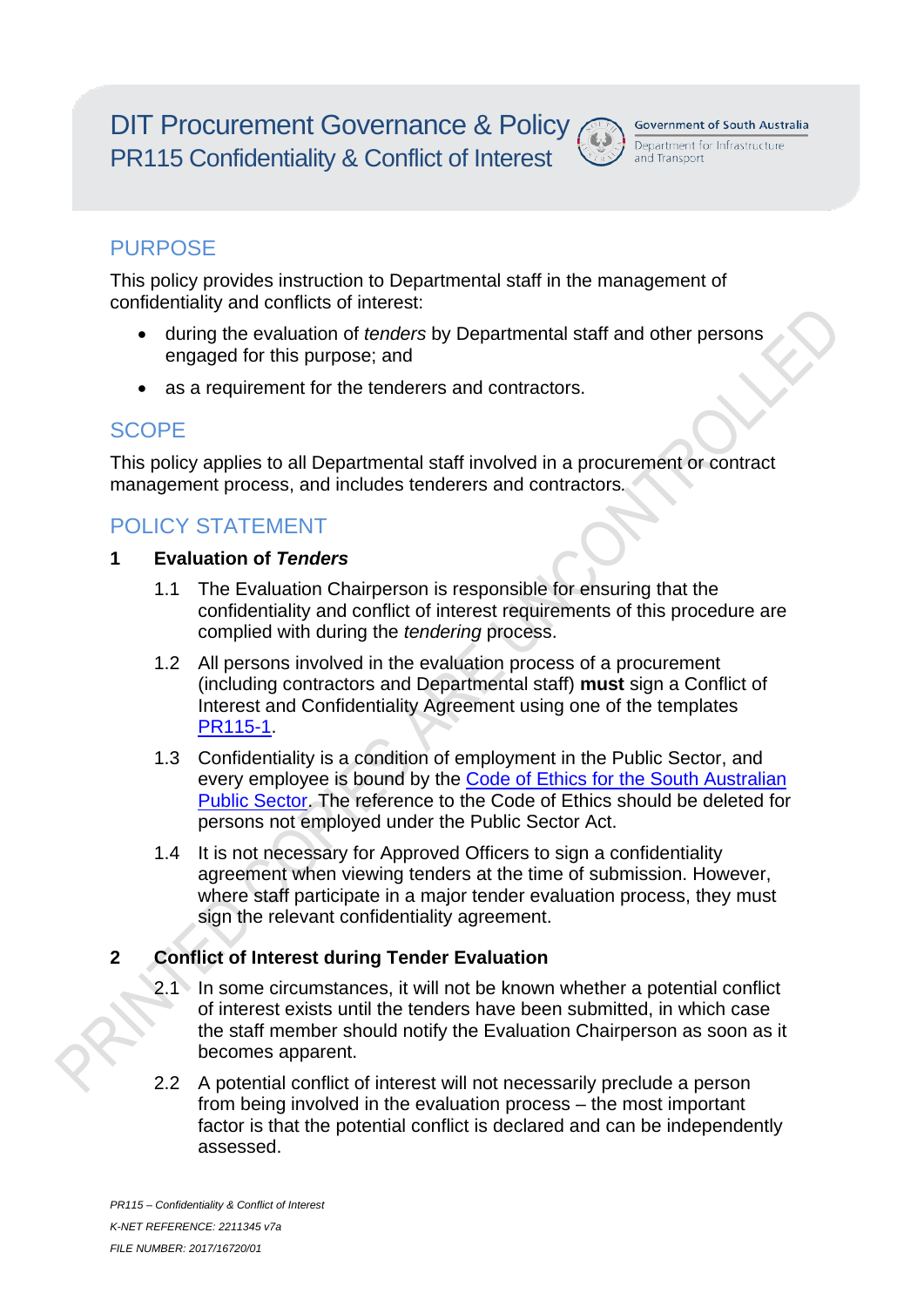2.3 Whether a potential conflict of interest is regarded as a material conflict of interest which will preclude them from being involved in the evaluation will depend on the circumstances.

For example, the following would not be regarded as a material conflict of interest in relation to a company submitting a *tender*:

- A small shareholding in a national public company listed in the top 100 companies in the stock exchange and winning the tender would not affect the share price;
- Having a close friend employed by a company which is tendering, but that person is employed in a different division of the company and / or is not involved in the preparation of the *tender*; or
- Having an immediate relative (e.g. son, daughter, partner, sibling) employed by a company which is tendering, that person is not involved in the preparation of the *tender* and winning the tender would not have a material impact on the company and/or the relative;
- Socialising with an employee of a tenderer, for example, at a sporting club or community group.

The following would be regarded as a material conflict of interest:

- A pecuniary interest for example; a significant shareholding in a small private company which is submitting a tender;
- Having an immediate relative (e.g. son, daughter, partner, sibling) employed by a company which is tendering, that person is not involved in the preparation of the tender and winning the tender would have a material impact on the company;
- Having a relative who is involved in the preparation of the tender to be submitted by a company;
- Exhibiting a bias or partiality for or against a tenderer (e.g. because of events that occurred during a previous contract);
	- A person engaged under a contract to assist the Department with the assessment, assessing a direct competitor who is submitting a tender;
- Regularly socialising with an employee of tenderer who is involved with the preparation of the tender;
- Having received gifts, hospitality or similar benefits from a tenderer in the period leading up to the call of tenders (refer [Commissioner](https://publicsector.sa.gov.au/policies-standards/guidelines-and-determinations/)  [for Public Sector Employment Guideline: Gifts and Benefits\)](https://publicsector.sa.gov.au/policies-standards/guidelines-and-determinations/);
- Having recently left the employment of a tenderer; or
- Considering an offer of future employment or some other inducement from a tenderer.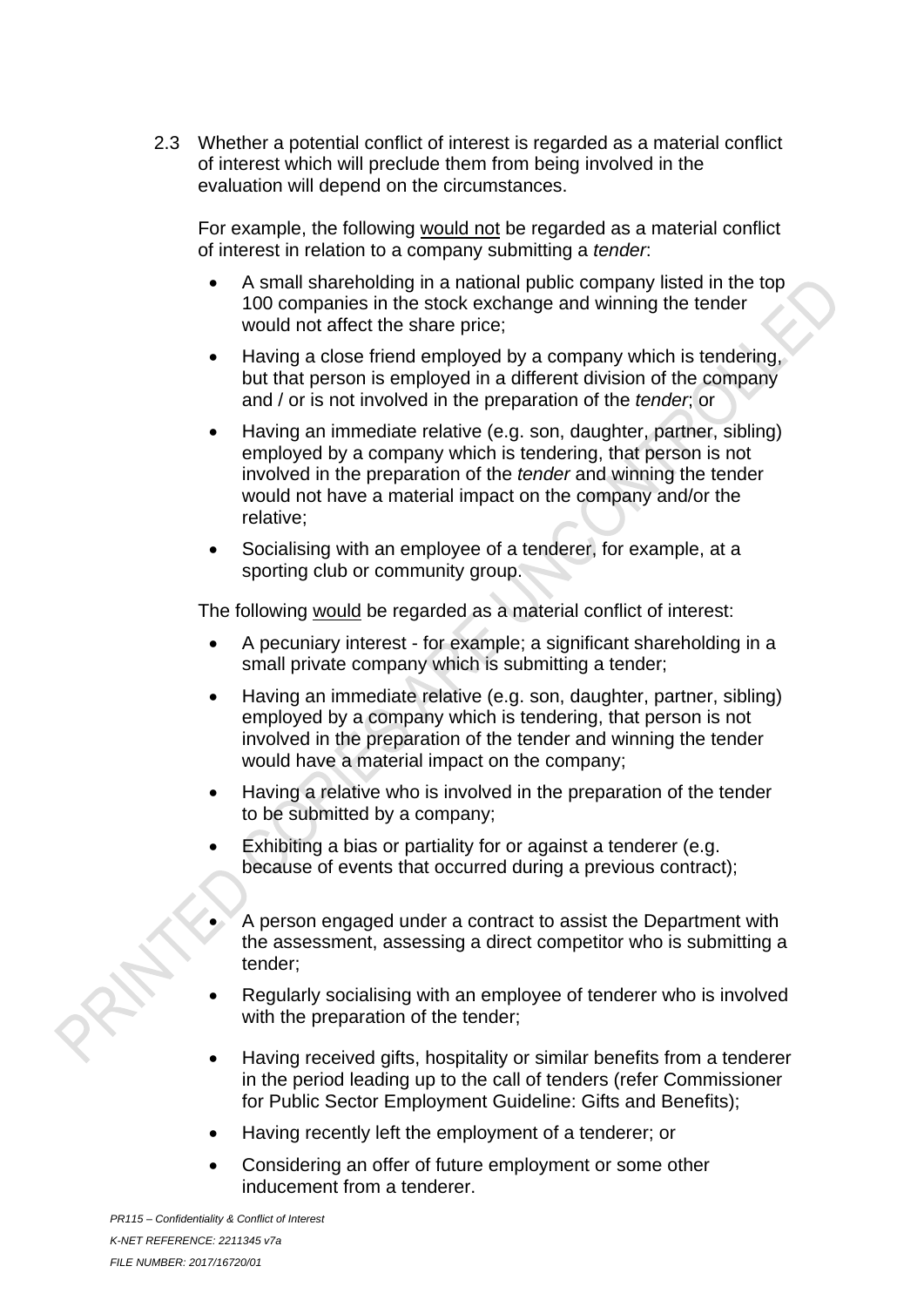- 2.4 A person with a material conflict of interest listed above must not be an evaluation panel member. However, it does not necessarily preclude them from being a technical advisor who:
	- only provides comment on the technical merits of submissions, without a score, or
	- assesses the relevant technical aspects of the submissions where the authorship of each submission is not known to the technical advisor.
- 2.5 Notwithstanding that a person with a conflict of interest may be able undertake their duties impartially, the perception that a person might exhibit bias is sufficient justification for excluding them from being on an evaluation panel.
- 2.6 A determination whether any potential or actual conflict of interest is material will be made by the Evaluation Chairperson, who will refer the matter to the Manager, Goods & Services Procurement or Manager, Construction Procurement in the first instance, or a Probity Advisor / Auditor if in doubt.

#### **3 Confidentiality of Tender Documentation**

3.1 Unless a valid reason exists to the contrary, tender documents issued by the Department are public documents and should not be subject to any confidentiality requirements or restrictions as a matter of course. This is consistent with the principles of transparent and open government that PC027 Disclosure of Government Contracts is based upon.

Note that under this policy, those parts of the *tender* documents which are incorporated in the contract may be disclosed on the SA Tenders and Contracts website.

- 3.2 However, it is recognised that is some instances genuinely confidential information will be made available to tenderers. Examples include:
	- Information about third parties (refer PR116 Information Privacy in Contracts);
	- Commercial and financial data;
	- Planning proposals regarding future transport strategy or infrastructure, particularly where property acquisition is likely; or
	- Data concerning projected population or patronage growth, demographics etc.
- 3.3 In these circumstances, the company representatives must formally agree to maintain confidentiality before being given access to the information. Use template **PR115-2** "Tenderer's and Contractor's Deed of Confidentiality". These confidentiality requirements should not be considered as a routine part of the procurement process.

The confidentiality requirements will usually continue in the eventual contract.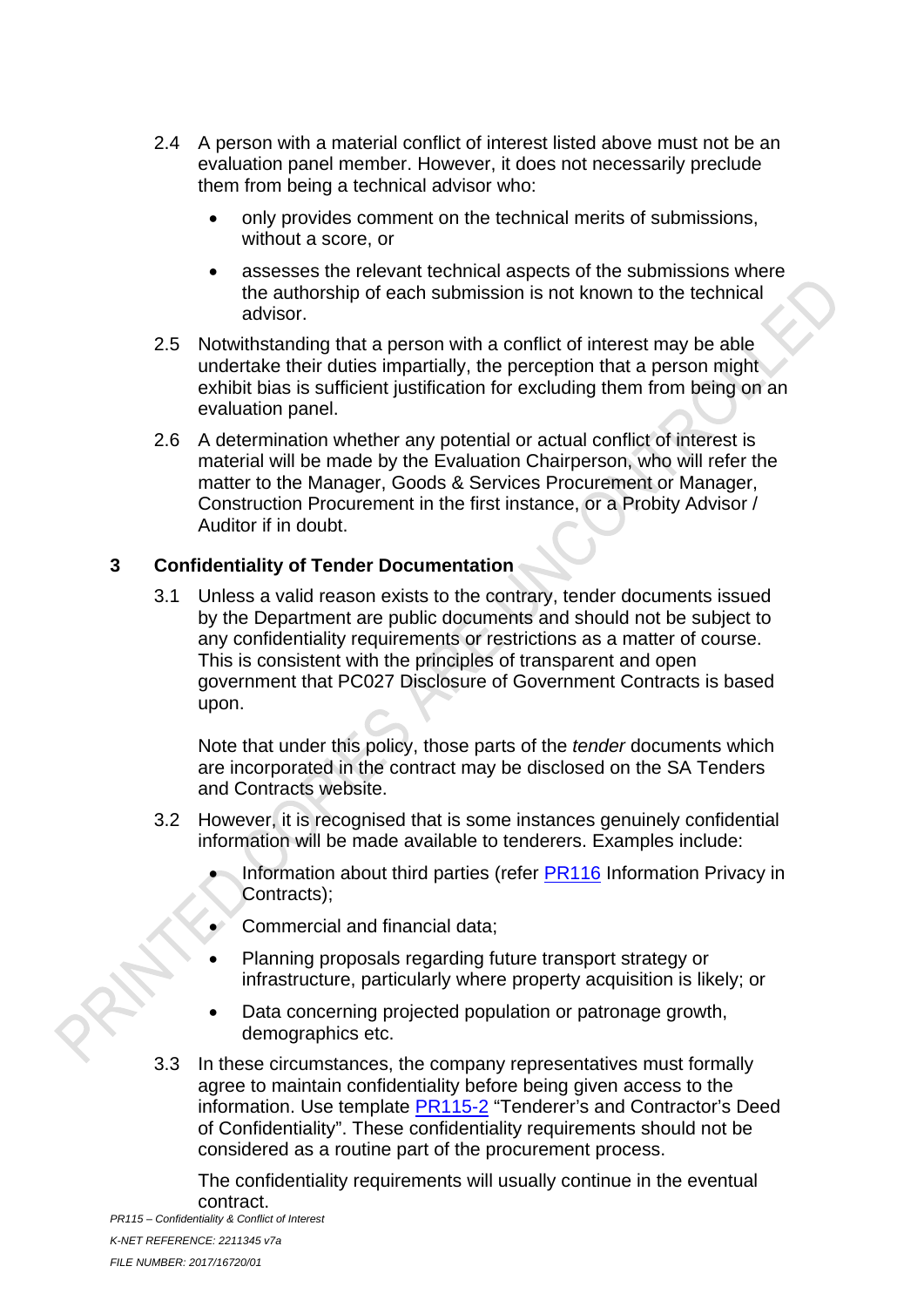#### **4 Confidentiality during the Tender Assessment**

- 4.1 All staff involved in the assessment of tenders must maintain strict confidentiality until a decision regarding the successful tenderer has been announced.
- 4.2 However, where permitted in the Evaluation Plan or otherwise approved by the Director, Project Procurement and Contracts or Director, Financial and Procurement Services, it may be permissible to advise a tenderer that they are unlikely to be successful. This would be after the completion of the preliminary evaluation.

#### **5 Confidentiality of** *Tender* **Submissions**

- 5.1 The standard DIT Conditions of Tender include a clause which sets out each party's obligations during the tendering process.
- 5.2 To maintain an audit trail, the department does not return unsuccessful tenders. Although the standard Conditions of Tender state the department will maintain confidentiality (subject to certain restrictions), occasionally tenderers will be concerned about the confidentiality of their tender submission while in remains in the possession of the department. In these circumstances, it may be necessary for a specific confidentially agreement to be drafted which provides an undertaking that the department will continue to maintain confidentiality.

#### **6 Confidentiality during the Contract**

- 6.1 All Conditions of Contract used by the Department include standard clauses specifying confidentiality requirements. These clauses vary according to the type of contract and risk to the department.
- 6.2 Where a contractor will be given access to confidential information once the contract has been awarded and if they have not signed a Deed of Confidentiality during the *tender* process, the contractor must sign PR115-2 before being given access to the information.
- 6.3 The Department does not normally obtain exemptions from the Freedom of Information (FoI) Act, and a Deed of Confidentiality will not prevent a FoI inquiry examining contract documentation or information. Contact the Manager Goods and Services Commercial and Contracts, or the Manager Construction Commercial Advisory if an exemption from the FoI Act is being sought. The rules and reporting requirements for making a contract exempt from the provisions of the FoI Act are available from http://www.archives.sa.gov.au/index.html.
- 6.4 A contract may impose confidentiality restrictions on the Department in regard to the Contractor's Intellectual Property. This may be a very significant issue - refer to PR117 Intellectual Property for further advice.

#### **7 Conflict of Interest Involving Contractors Providing Services to the Department**

7.1 This clause applies where the department engages a company to provide services which may impact upon the selection of a contractor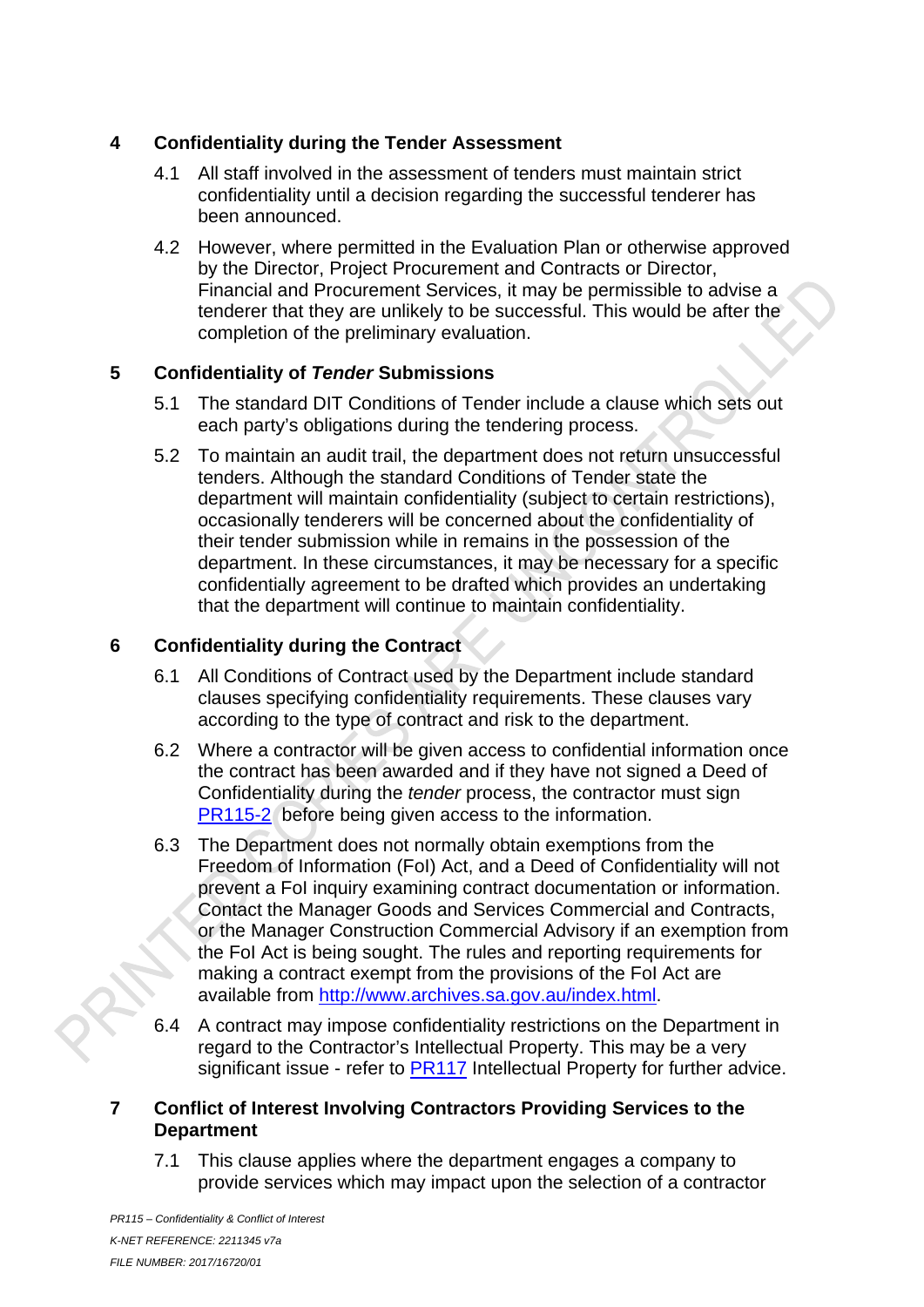for a subsequent contract. It typically arises when a company is engaged to provide planning, specialist advice or preliminary design for a project and that company then wishes to be part of a bid for a following construction or installation contract.

In these circumstances it may be perceived that the company has benefited from its knowledge of the project, or even influenced the contract requirements to their advantage.

- 7.2 From a risk management perspective, the best approach is to engage the company in the first instance on the basis that they cannot be involved with bidders for the subsequent contract. However, this may restrict the field of potential providers for the subsequent contract, which is undesirable if it is a highly specialised field with a limited number of providers in the marketplace.
- 7.3 If the above approach is impractical, the following is recommended:
	- terminate the initial contract as soon as practicable and in no case after the issue of a request for tenders;
	- ensure that the company does not have any role the tender / contracting processes, such as preparing request for tender documents or advising on the contracting strategy;
	- advise the bidders for the subsequent contract of the company's involvement and ensure all relevant data and information generated in the initial contract is passed on to the bidders;
	- if necessary, request the company to provide a statement that the services have been provided impartially and will not favour any party.
- 7.4 If the Department engages a company as a specialist advisor while obtaining bids from that company's competitors, that company must only be privy to the technical aspects of the bids and must not be given access to any information such as pricing that would give them an unfair advantage in future contracts.

# **DEFINITIONS**

*Pecuniary Interest (or financial interest)* - an interest that could lead to an actual or potential financial gain (or avoidance of loss) for the person concerned.

*Non- Pecuniary Interest* - a non-financial interest that potentially lead to bias or partiality (for example; arising from friendships or membership of a group that could benefit from a decision).

All definitions not specific to this policy are available in the Procurement Governance & Poicy Glossary of Terms. Defined terms are in italics.

## REFERENCES AND RELATED DOCUMENTS

South Australian State Procurement Board Policies